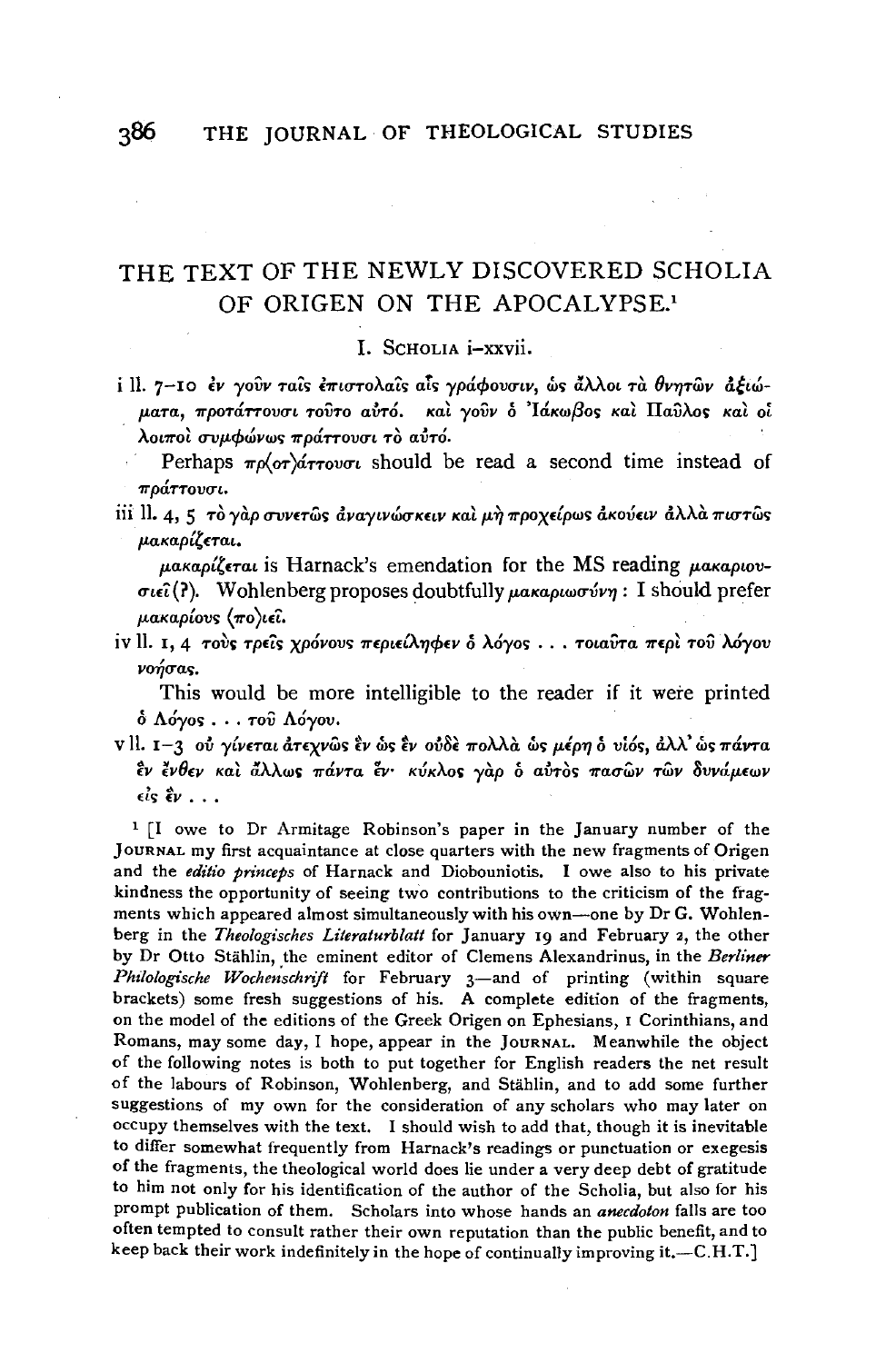Harnack gives up the attempt to emend; 'locus corruptus est.' Wohlenberg rightly sees that  $d\lambda \lambda \omega s$   $\pi \omega r a$   $\epsilon \nu$  suggests dittography of the preceding  $\partial \lambda \lambda^3$   $\partial s$   $\pi \partial \nu \pi \partial r$ , but his further suggestions are unconvincing ' ένθεν : ένθεον, oder besser ως πάντα εν ένθεν και αν ως  $\pi\acute{a}\nu\tau a$   $\grave{\epsilon}\nu$   $\acute{\epsilon}\nu\theta\epsilon\nu'$  -which hardly sounds like Greek. Stählin points out that the whole Scholion (whether incorporated by Origen in a work of his own or no) comes really from Clement *Strom*. iv 156, and that the reading there is  $d\lambda \lambda^3$  ws  $\pi d\nu \tau a \xi \nu$ .  $\dot{\xi} \nu \theta \epsilon \nu$  *kat*  $\pi d\nu \tau a$ *.* 

V II. 4, 5 ού μόνου το τέλος άρχη γίνεται και τελευτά πάλιν, επι την άνωθεν *<i>γην ούδαμοῦ διάστασιν λαβών.* 

The punctuation seems perverse : omit the comma or transpose it after  $d\rho_{Y\gamma\gamma}$ , and translate 'ends again at the original beginning'.

VI. 6 διό δή καί τό είς αύτον και δι' αύτου πιστεύσαι μοναδικόν έστι *y£vl.cr6at a7r£ptC1"11"cLUTWS* ~vovp..l.vov *lv* a&~, TO *8£* &m~crat *OtUTacrat*   $\epsilon$ στίν και διαστήναι και μερισθήναι.

The meaning, I think, is that just as the Word is Himself a circle in which end and beginning are one, so our faith in Christ is a union which goes from Him to us  $(\delta t \dot{a} \dot{v} \dot{r} \delta \dot{v})$  and from us to Him ( $\epsilon \dot{l} s \dot{a} \dot{v} \dot{r} \delta \dot{v}$ ) without any break in the continuous process. The reference is rather to Col. i 16 than (with Harnack) to Rom. xi 36.

- vi II. 3, 4 εί γάρ έστιν δπλα δικαίων και βέλη έκλεκτα και μάχαιρα επαινετή. Wohlenberg satisfactorily explains the middle term of the three by reference to Is. xlix 2  $\ell \theta n \kappa \epsilon \mu \epsilon \psi$   $\beta \epsilon \lambda \omega s \epsilon \kappa \tau \omega$ . Perhaps the  $\delta \pi \lambda \alpha$ *OtKa[wv* are an echo of 2 Cor. vi 7 *Ota Twv 61rA.wv* ~s *OtKawcrvv71s* or more probably of Ps. v 13 ότι σύ εύλογήσεις δίκαιον, κύριε, ως όπλω  $\epsilon \hat{v}$ δοκίας κτλ. To what passage exactly the 'sword that is praiseworthy' points I cannot say, unless it is Eph. vi 17. [ $\mu$ *á*xatpa  $\epsilon \pi a v \epsilon \tau \gamma$  is sufficiently accounted for by the passage from Isaiah, xlix 2, since it includes the phrase *Kat l671K£v* To *UTop..a p..ov ws p..cixatpav*   $\delta \xi \epsilon \hat{i} \alpha \nu$ . And is not Rom. vi 13 in mind in the passage generally? Compare  $\delta \pi \lambda a$  *άδικίας τη αμαρτία and*  $\delta \pi \lambda a$  *δικαιοσύνης τω θεώ with* 11. 5, 6,  $\sigma$ *TpaTevoµévωv*  $\cdots$   $\tau$  $\hat{\omega}$   $\theta$ ε $\hat{\omega}$   $\cdots$  *Kat*  $\tau \hat{\eta}$  *aµapTia*. The plural *βέλη εκλεκτά* is in harmony with Orig. *in Ps.* cxx (cxix) 4 *ούκ ἂν δε*  $\phi$ αρέτρα  $\partial \nu$  τψ θεψ δι' εν βέλος, κ.τ.λ. : see the context for the *βέλος a*γάπης and *τετρωμένη*, ll. 16, 17.—*J. A. R.*]
- vi ll. 3-7 εί γάρ έστιν . . . ούδε άμφιβάλλειν περι των ένταυθα είρημένων. As the  $\epsilon i$   $\gamma \dot{\alpha} \rho$  clause is the protasis, the  $\delta \delta \dot{\alpha} \dot{\alpha} \mu \dot{\beta} \dot{\alpha} \lambda \dot{\beta} \dot{\alpha} \nu$  clause must be the apodosis and must contain the main verb of the sentence. Read therefore *ov* δε(ζ) αμφιβάλλειν.
- vi II. 11, 12 oi μεν ούν φαύλοι μελετήσαντες υπερ των ψευδών δογμάτων τον *vo*ν ikavωs ήκόνησαν ως μάγαιραν δέειαν επι κακω των ακουόντων.

Ps. lxiv (lxiii) 3 *ηκόνησαν* ως *ρομφαίαν τας γλώσσας αυτών*. In the first part of the clause  $\tau \delta \nu$  voiv is Harnack's addition (assimilating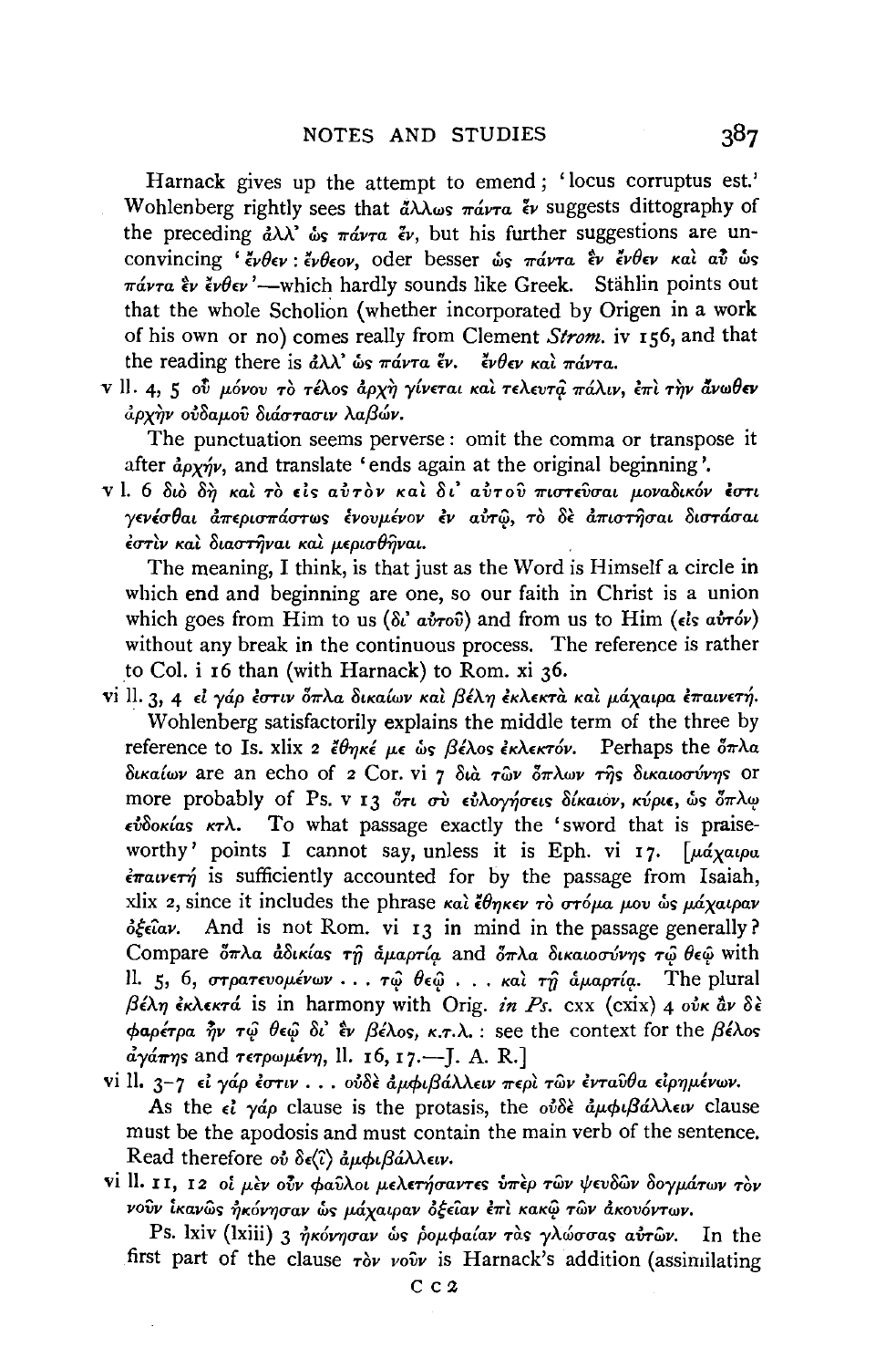#### THE JOURNAL OF THEOLOGICAL STUDIES  $388$

line 12 to line 13); but if *ixav*ωs is correct, μελετήσαντες ixavωs must. I suppose, be taken together, and ròv vouv is out of place between them. [For travos compare Orig. in Ps. lxiv (lxiii) 3 of travol υπέρ των  $\psi$ ευδών δογμάτων κ.τ.λ.-- J. A. R.]

.<br>11. 15. 16 οι μεν γάρ φαύλοι τιτρώσκουσι μαχαίρα, τγλώσσας δε σοφίαν ιώντας *και τιτρώκουσιν άγάπη τη αγάπη ούν έτρωσεν ήμ*ας ο κύριος.

No wonder that Harnack noted 'locus corruptus est'. But he was wrong in supposing further that something had fallen out; Wohlenberg completely restores text and sense by pointing to the two biblical passages which Origen has in mind, Prov. xii 18 είσιν οι λέγοντες τιτρώσκουσι μαχαίρα γλώσσαι δε σοφών ίώνται, and Cant. ii  $\varsigma$  (= v 8) τετρωμένη άγάπης έγώ.

vii II. 1-5 δ ταύτας, ως έχει, θείας θεωρίας άνεωγμένως νοήσας τον θεον λόγον είναι το άλφα, άρχην και αιτίαν των απάντων, πρώτον τε ού χρόνω άλλα τιμή αύτω γάρ προσφέρεται δόξα και τιμή.... ότι επι συντελεία των αίώνων ως το τέλος επάγων τοις παρ' αυτου γινομένοις το ω είναι είρηται. καί πρώτος καί έσχατος πάλιν ού κατά χρόνον, άλλ' ώς άρχην καί τέλος έπάγων.

Clearly if the text is right as printed, Harnack is right that 'aliquid deest'. Wohlenberg makes an approach to giving the sentence a construction by supplying vonous after vonous. Stählin suggests  $\delta \delta \hat{c}$  for  $\epsilon \hat{i}$  *val*. Even these alterations leave a great deal that is to me unintelligible. To Harnack are due (1) correction of  $\frac{d}{d}v \epsilon_{\psi} \gamma_{\mu} \epsilon_{\nu} \omega_{S}$  for MS  $\frac{d}{dx}$   $\frac{d}{dx}$   $\frac{d}{dx}$  (2) the marks of a *lacuna* after  $\tau \mu x$  (3) the insertion of  $\tau$  before  $\tau \in \lambda$  os, (4) the insertion of  $\tau$  before  $\omega$ . It may be remarked in passing that it is extraordinarily misleading to have words printed in the text which are not in the MS and are not in any way distinguished typographically from the rest; no edition which claims to be called critical has the right to do this, least of all an *editio princeps*. Of the four changes introduced the last seems certainly right, but none of the rest are certain and perhaps none are probable; the third is obviously unnecessary, since the phrase  $\tau \epsilon \lambda$ os  $\epsilon \pi \dot{\alpha}$  occurs again without the article two lines lower down. With άνοιγμένως of the MS compare xxv 7 ήνοιχθαι MS ήνεωχθαι Harnack: late Greek departed so commonly from the Attic forms of avoivvuu that I should rather scruple to alter the MS readings. In the words αύτω προσφέρεται δόξα και τιμή allusion is I think meant to be made to Apoc. v 12, 13.

vii ll. 13–16 δ ταῦτα μαθὼν τὰ γράμματα, τὸ α φημὶ καὶ τὸ ω, οὐ τὰ αἰσθητὰ άλλ' ἄπερ γράφει τὸ πνεῦμα τὸ ἄγιον, οἶδεν τὸν αὐτὸν ἀρχὴν τῶν ὅλων καὶ τέλος των απάντων κατ' αυτον τον θεολόγον Ιωάννην ειπόντα κτλ.

The MS gives  $\delta$  avros  $d\rho x \eta$  for rov avrov  $d\rho x \eta v$ , and with an improved punctuation there is no reason at all why the MS reading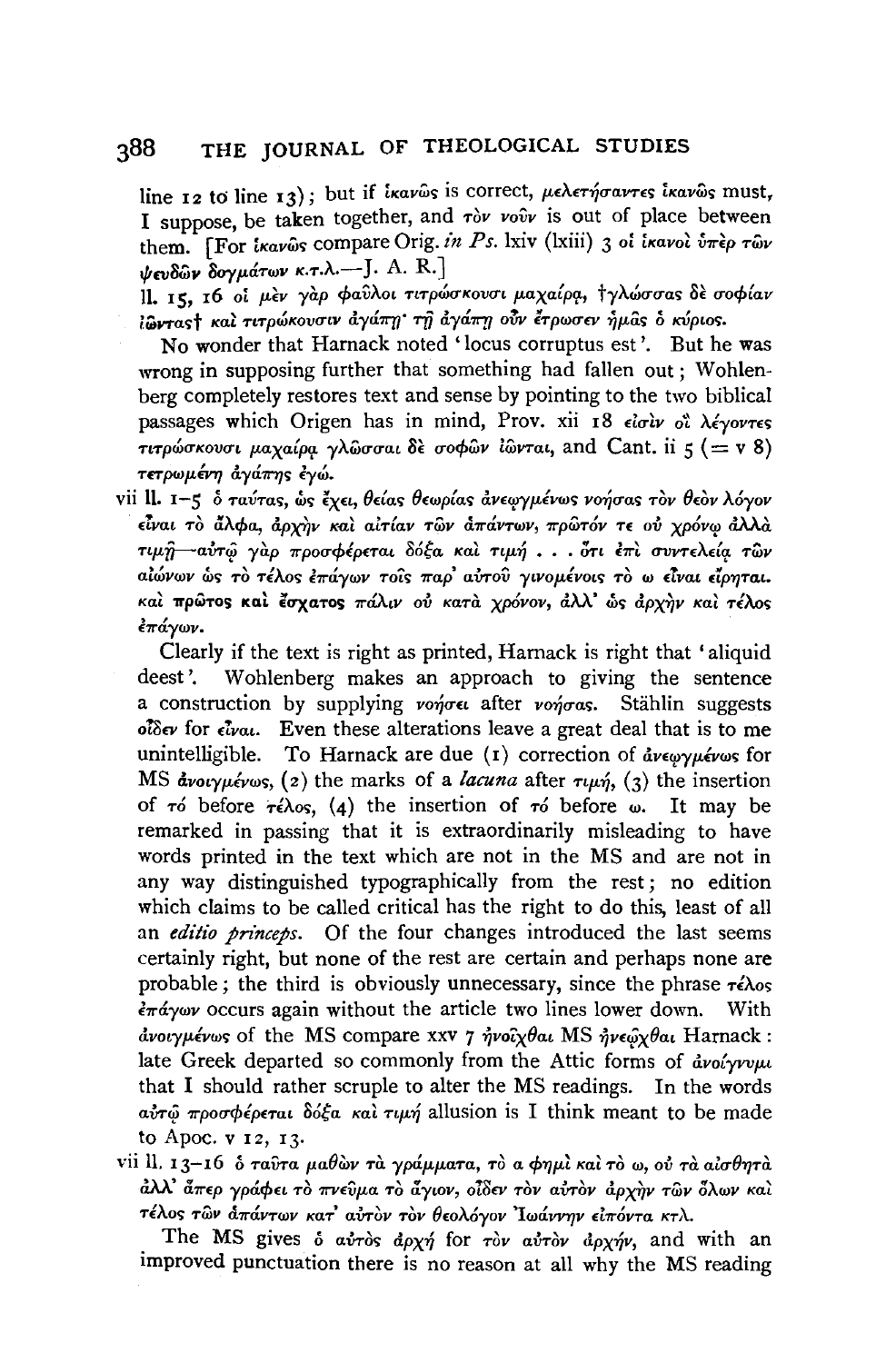should not be retained : δ ταύτα μαθών τα γράμματα, το α φημί και το ω, ού τα αίσθητα άλλ' άπερ γράφει το πνεύμα το άγιον οίδεν. ο αύτος άρχη των όλων και τέλος των απάντων κτλ. 'He who has learnt all this knows that the letters,  $\alpha$  and  $\omega$ , are not the material letters of the alphabet, but those which the Holy Spirit writes.' So far the clause is closely connected with the preceding sentences: a new paragraph might begin with the next words.

ix II. 2-5 επεί ούν ήλιος ήμέραν και ου νύκτα φωτίζει, τοις εν νυκτι διάγουσι γρεία λυχνίας ού φωτός. τούτο δέ έστιν το κατά την θείαν παίδευσιν φωτίζον τους ακούοντας. και έπει μη αλλαχου αυτο δεί ή εν ταίς εκκλησίαις, λυγνίας τας εκκλησίας ώνόμασεν.

I do not understand how, on this reading, it is proposed to construe the sentence  $\tau$ <sup>o</sup> $\hat{v}$  $\tau$  ...  $\phi$  $\omega\tau$ *i* $\zeta$ <sup>o</sup> $\nu$ , seeing that  $\phi$  $\hat{\omega}$ s is the only neuter noun, and that it has just been said 'there is no need of light'. Read, for *χρεία λυχνίας ου φωτός, χρεία λυγνια*(*ί)ου φωτός*: 'those who cannot get daylight must needs have candle-light.' Again,  $\epsilon_{\pi\epsilon}$   $\mu$  $\partial \lambda \lambda a_{X}$   $\partial \hat{v}$   $\partial \hat{v}$   $\partial \hat{\epsilon}$  cannot be right: Wohlenberg sees this, but his suggestion  $a\dot{v}\dot{\tau}\dot{\delta}$   $\lambda\dot{\alpha}\mu\pi\epsilon\dot{\iota}$  is unnecessarily violent, and we want nothing more drastic than  $a\dot{v}ro(\hat{v})$   $\delta\epsilon\hat{i}$ . 'Because it is just in the churches that the candle-light is wanted, he called the churches candlesticks.'

ix ll. 6, 7 τω ζ άριθμω, μυστικώ όντι, διο άγιος και εύλογημένος εστίν.

Compare Scholion xxviii l. 7 εί ούν... έχει λοιπον έπτα κέρατα, άγίαν βασιλείαν και εύλογημένην έχει. Seven in both cases is 'holy and blessed', because God 'blessed the seventh day and hallowed it', εύλόγησεν δ θεός την ήμέραν την έβδόμην και ήγίασεν αύτήν, Gen. ii  $3 =$  Exod. xx 11. So also Schol. xxvii 1. 7  $\theta \in \hat{\omega}$   $\hat{a} \rho \iota \theta \mu \hat{\omega}$ σφραγίδων.

ix l. 9 *ιν*' ούν ώφελήση τους δυναμένους ο τον λύχνον άψας.

The biblical reference is rather to Luke, who alone uses the phrase λύχνον άψας (viii 16, xi 33), than with Harnack to Matt. Harnack, perhaps rightly, doubts rovs δυναμένους, and tentatively suggests the very remote substitute τους άνθρώπους: possibly τους δεομένους, cf. δεί in  $l.5$ .

[ix l. 10 επι τώ προφορικώ λόγω ως επι λυχνία ετίθετο αυτόν.

The MS has  $\epsilon \pi i$  του προφορικου λόγου ως  $\epsilon \pi i \lambda v \chi v \varphi$ : and the genitive of the MS should stand in the first clause, and  $\epsilon \pi i \lambda v \chi \nu a s$ (with Luke viii  $\tau$ 6) should be read in the second, s and  $\iota$  being often confused in the  $MS. - J. A. R.$ 

ix II. 14-16 άλλ' εί και λείπονται τούτου οι νυκτερινήν κατάστασιν έχοντες, άλλ' ούν φωτίζονται ύπο λύχνου εκείθεν άφθέντος.

The MS has  $d\lambda\lambda$  ov, for which Diobouniotis conjectures and Harnack accepts  $\partial \lambda \lambda$  ov. I believe they are quite right, though Wohlenberg wants to return to άλλου.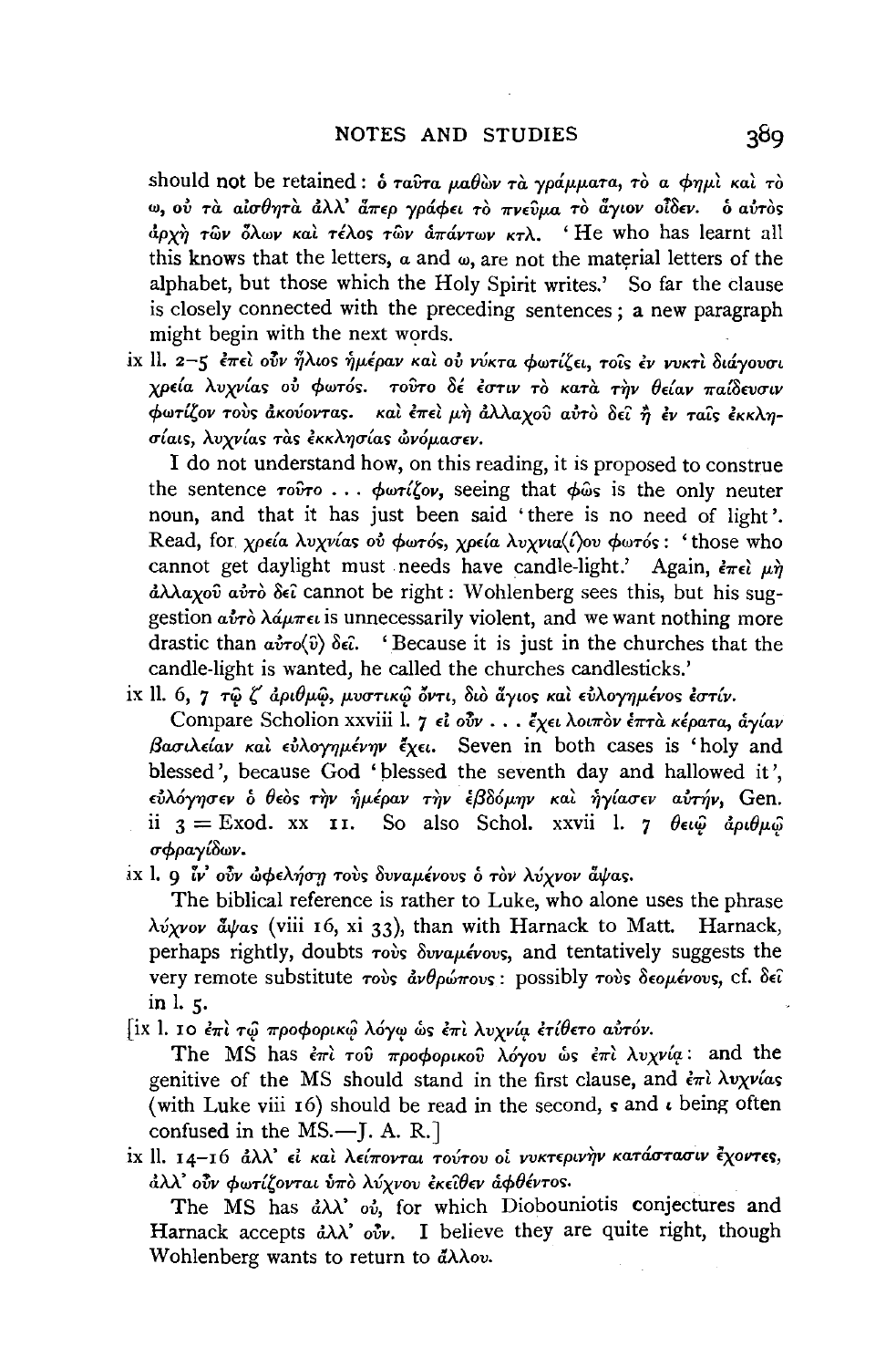#### THE IOURNAL OF THEOLOGICAL STUDIES 390

- x ll. 1. 2 τα έργα και τον κόπον και την ύπομονήν, α συν άγάπη κατορθούται.  $\frac{d}{dx}$  is perhaps a reference to Rom. v 3-5.
- Γχ Ι. 4 εί καθάπαξ ένεκαλείτο αποβαλείν την αγάπην.
- Better perhaps εί καθάπαξ ένεκάλει το αποβαλεΐν την α.-[. A. R.] xi ll. 5, 6 ως μη άδικηθήναι ύπ' αύτου άντι του μη βλαβήναι.
	- Typography should come to the assistance of the reader here:  $\omega$ s μή αδικηθήναι ύπ' αύτου, άντι του 'μή βλαβήναι'.
- xi ll. 8, 9 ισοδυναμεί δε τούτο τω φθείρεσθαι ύπο του θεού τον ναον  $a\rightarrow a\hat{v}$ .

MS τούτο τό: I should prefer ισοδυναμεί δε τούτω το φθείρεσθαι κτλ. xi ll. q-12 ούκ άδικείται δε ούδε έκ τούτου του δευτέρου θανάτου. οιόμενός τις άδύνατα είναι περί άγγέλου εκλαβείν άπολυθήσεται του περισπασμού γνούς ώς πάσα λογική φύσις δεκτική έστι των άποδοθέντων σημαινομένων περί του θανάτου. "άπως δε δ ταραττόμενος τον κοινον θάνατον εν νω λαβών πέπονθεν ταραχήν.

Harnack, who notes 'usus insuetus' of the word  $\pi\epsilon\rho\omega\pi\alpha\sigma\mu\omega\hat{v}$ , supplies three parallels from Origen  $(p, 50)$ ; I can add two more, from Orig. in Eph. iv 15 (  $I. T. S.$  iii 415 ll. 91, 92) and (still closer) in Rom. vi 12  $\frac{d}{dx}$   $\frac{d}{dx}$   $\frac{d}{dx}$   $\frac{d}{dx}$   $\frac{d}{dx}$   $\frac{d}{dx}$   $\frac{d}{dx}$   $\frac{d}{dx}$   $\frac{d}{dx}$   $\frac{d}{dx}$   $\frac{d}{dx}$   $\frac{d}{dx}$   $\frac{d}{dx}$   $\frac{d}{dx}$   $\frac{d}{dx}$   $\frac{d}{dx}$   $\frac{d}{dx}$   $\frac{d}{dx}$   $\frac{d}{dx}$   $\frac{d}{dx}$   $\frac{d}{dx$ seeing meaning or connexion in the text as it stands; and I suggest ούκ άδικείται δε ούδε έκ τούτου. τό (ν) δεύτερο (ν) θάνατο (ν) οιόμενός τις  $\frac{\partial \delta v}{\partial r}$ ατα είναι περί άγγέλου εκλαβείν κτλ. 'And he is not injured even by this. If any one thinks that it is impossible to interpret of an angel [sc. the angel of the church of Smyrna] the "second death", his doubts will be solved when he recognizes' &c. There should be a full stop after  $\epsilon_{\kappa}$  rovrov, and only a colon after  $\pi \epsilon_{0}$  rov  $\theta_{\alpha}$  avárov: Dr Armitage Robinson has rightly divined that the final clause in the passage merely means 'he who doubts on this point perhaps in reality only doubts because he has been thinking of natural death'  $(J. T. S.$ Jan. 1912 p. 295). Harnack has rightly accepted  $\tau_{\text{cusp}}$  for the MS  $\tau$ <sub>00</sub> : Wohlenberg thinks of 'Ingoves.

xiii l. 3 ούκ άπεγνωστέον και περι ασάρκων τινων ψευδομάντεων ταύτα ειρήσθαι δι' άποκαλύψεως γάρ εδείχθη τω άποστόλω.

Presumably the words should be  $\omega^*$   $\alpha \pi(\omega)$ yvworteov, and the meaning 'we must not reject the idea that  $\ldots$ ' The  $\tilde{a}_{\sigma a \rho \kappa o \iota}$   $\psi_{\epsilon \nu \delta o}$ - $\mu\acute{a}\nu\tau\epsilon\iota\varsigma$  are surely not human, though both Harnack and Stählin interpret them as heretical teachers; the point of the last clause is exactly that the reference to immaterial spirits is natural enough in a 'revelation' of things hidden.

xiv ll. 4, 5 τουτό έστι το μάννα το κεκρυμμένον και έπι την ψηφον όνομα καινόν.

Full stop after κεκρυμμένον, and here the first part of the comment ends. The succeeding words are simply the lemma from Apoc. ii  $17$ ,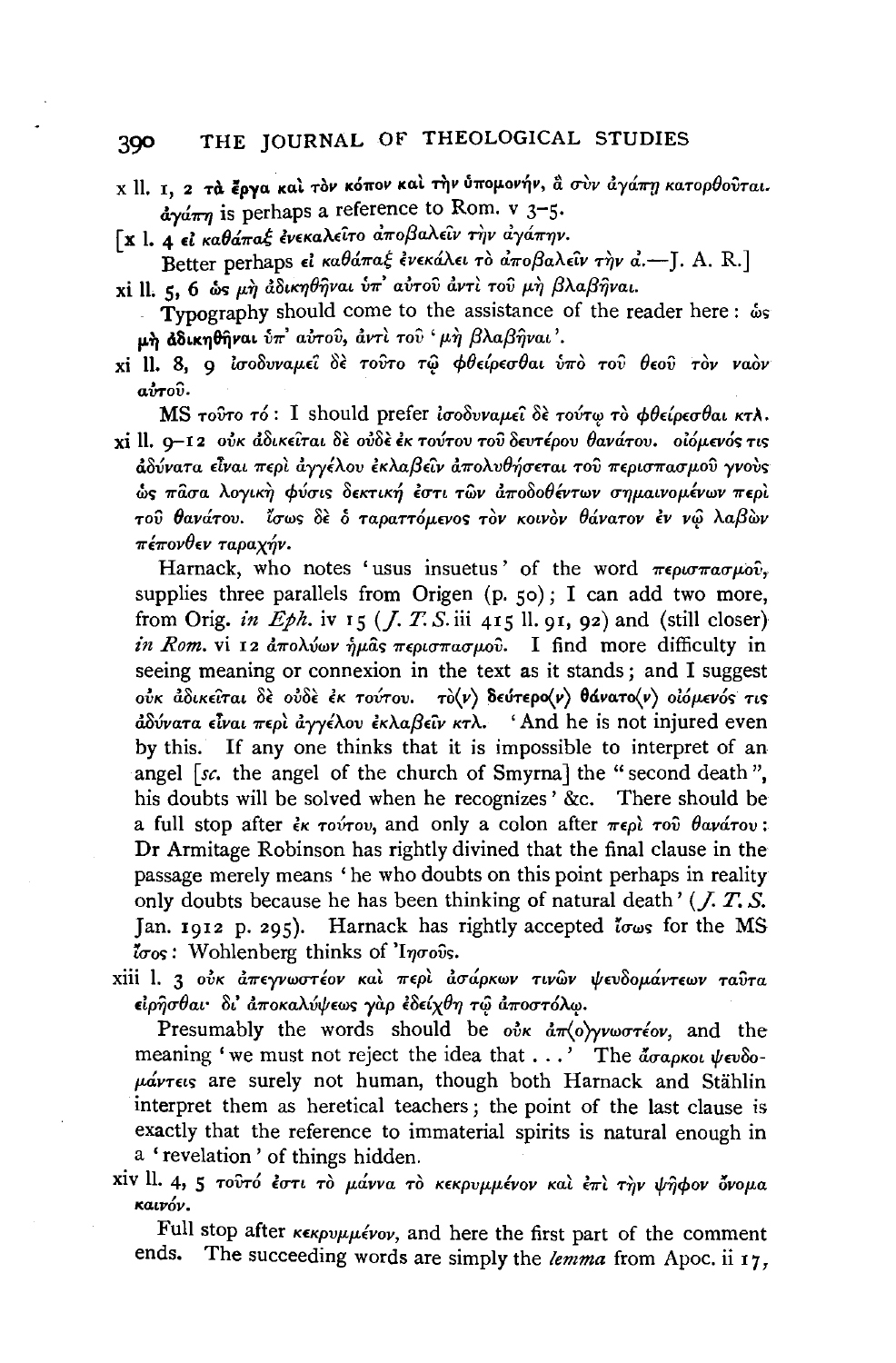which the rest of this scholion expounds: see Dr Armitage Robinson p. 295.

xiv ll. 5, 6 επειδή δε περί πνευματικών δ λόγος άνωτέρω, χωριστέον παντός αίσθητού δηλουμένου περί της ψήφου.

'Corrupta videntur' Harnack. Wohlenberg restores text and sense by placing the comma after  $\lambda \acute{o}y$  and from the MS reading χωρειταιον deducing χωρητέον instead of χωριστέον. 'We must rise above all material ideas.'

xiv ll. 9-15 έπει γάρ κατά πάσαν προκοπήν οικείαν τη έκ της προκοπής ποιότητι έχει τις προσηγορίαν, αεὶ τῶν ὀνομάτων τῶν προτέρων παρερχομένων, το δε επι πασιν γραφόμενον όνομα του τελειωθέντος, ούκ έχον έτερον μετα τούτο, αεί καινόν έστι κατά την αδιάδοχον Καινήν Διαθήκην και έτι του κρυπτού της καρδίας άνθρώπου παραστατικόν, τούτο ούδεις αύτων οίδεν εί μη δ λαμβάνων μόνος.

Harnack's text is here quite unintelligible; but we owe to him one excellent emendation, του κρυπτού της καρδίας άνθρώπου for του κρούστου(?) of the MS. In restoring a consecutive meaning to the passage, we will begin by dividing it in the middle, at the point where the break comes between the comment on  $\kappa a\nu\acute{o}\nu$  and the comment on  $\mathring{\sigma}$  over  $\delta$ οΐδεν: place a full stop therefore after Καινήν Διαθήκην. What follows ought to be easy enough:  $\zeta_{\tau}$  is in the MS  $\zeta_{\tau}$ , and  $\omega \tau_{\omega}$  is  $\omega_{\tau}$ . read therefore και επ(ε)ι του κρυπτού της καρδίας ανθρώπου παραστατικόν τούτο, ούδεις αύτ(δ) οίδεν εί μή δ λαμβάνων. 'And since this new name is indicative of the "secret man of the heart", no one knows it save he who receives it.'

The first sentence is not quite so simple : but there are no differences of reading to record, save that  $\zeta_{\chi}$  of the text is  $\zeta_{\chi}$  in the MS. It is fairly clear that we have to do with two premisses and a conclusion. The first premiss,  $\epsilon \pi \epsilon \partial \phi$  ...  $\pi a \rho \epsilon \rho \chi \partial \mu \epsilon \nu \omega \nu$ , presents no difficulty; the crux lies in the second, and in the point where it passes over to the conclusion. Possibly the comma at  $\tau \in \lambda \in \omega \theta \leq \tau$  should go, and  $\zeta_{\chi\omega\nu}$  should be emended not into  $\zeta_{\chi\omega\nu}$  but into  $\zeta_{\chi\epsilon\iota}$  ( $\epsilon\iota$  for  $\omega$ is very easy). Read in that case  $\tau$  of  $\delta \epsilon \partial \tau \partial \tau$   $\tau \partial \sigma \partial \tau$   $\tau \partial \phi$ τελειωθέντος ούκ έχ(ει) έτερον μετά τούτο, άει καινόν έστι: and translate 'for since in every advance a man has a title corresponding to the quality of the advance, the former names on each occasion passing away [Apoc. xxi 4], and since the final "name which is written" on him who is perfected admits no other after it, it is always "new" just as the New Testament has no successor and is always new'.

xv II. 8-12 άλλα και οι πόδες αύτου, καθ' ούς επιπορεύεται τω παντι διαφοιτήσας, διά του γαλκολιβάνου παραβάλλονται—διά τὸ θεϊκὸν λίβανος, γαλκός διά το τοίς κτίσμασι συγκαταβαίνειν· είχον ποιείν έπιπορευόμενον διεγερτικόν των κοιμωμένων.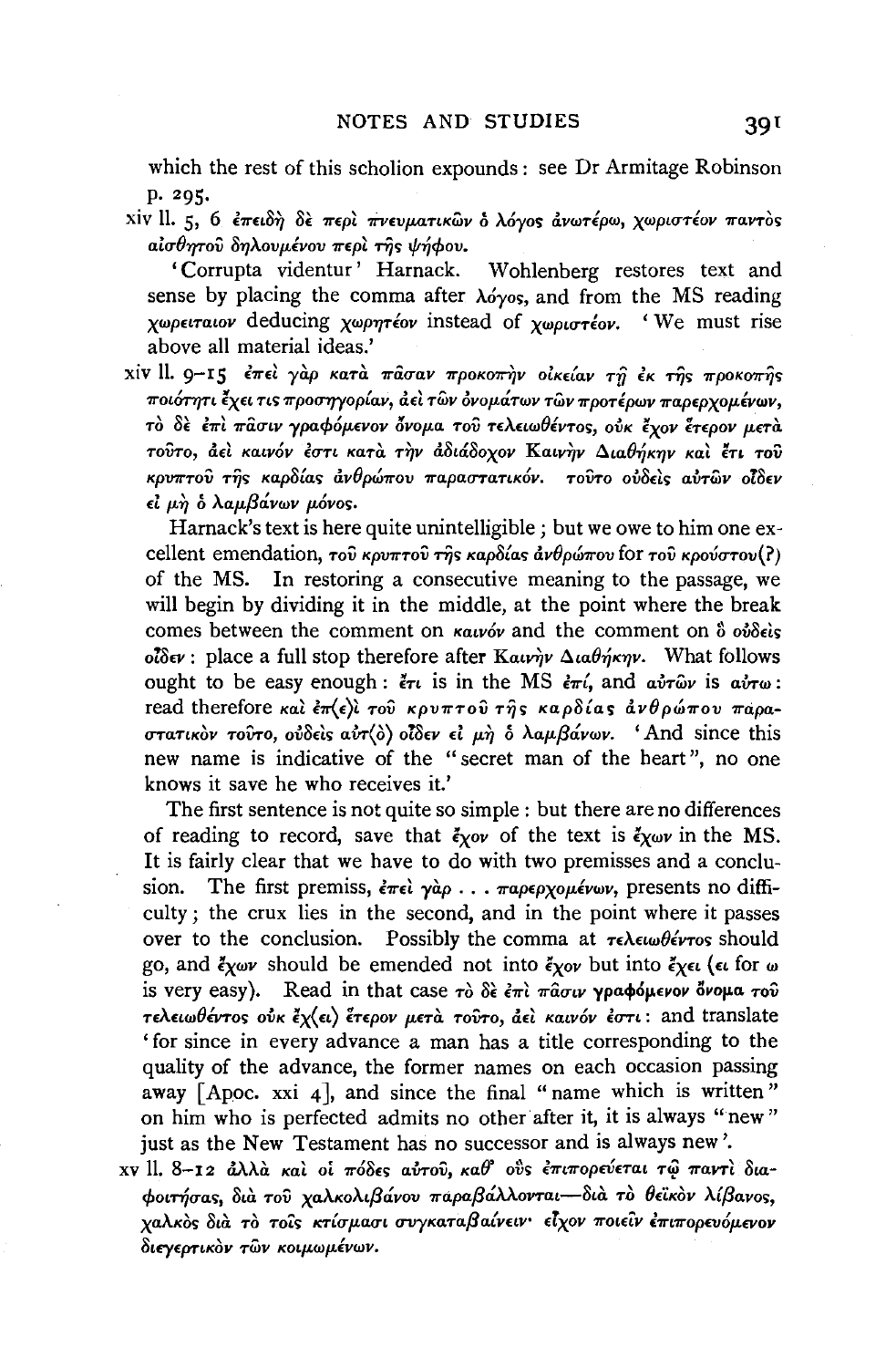## 392 THE JOURNAL OF THEOLOGICAL STUDIES

Harnack's text differs from the MS mainly by the correction of *<i>λπιπορευόμενος* to *επιπορευόμενον*: but he has rightly queried the word  $\epsilon$ <sup>7</sup>*xov*, for which Wohlenberg and Stählin both make the simple but brilliant emendation  $\eta_{\chi}$ ov. Some smaller supplementary changes are however necessary to complete the restoration. The whole clause from *xa* $\lambda$ <sub>K</sub>ós onwards must be taken together: the feet are not compared to brass because He condescends to creation, but because as He moves about the clang of His footsteps is meant to rouse the sleepers. Retain therefore the MS reading επιπορευόμενος, and write *XaJ\KO'>* --''"''' *oLa TO TOL'>* ~' *Knup.aut uvyKaTa* {3'()v *aw w TJXOV* .. *7rOL£tV* ~· *£7rL7ropwop.£vo<;* ' *8try£PTLKcw 'Twv Kotp.wp.ivwv.* The first part of the sentence might stand as it is, if παραβάλλονται can mean ' set before us', ' presented to us'; but if, as I rather think, it can only mean 'compared ', I suppose we must alter text and punctuation as follows-oi  $\pi$ ódes avrov, ka $\theta$  ovs *ιπιπορεύεται τώ παντι διαφοιτήσας δι' α(ύ)του, χαλκολιβάν*(ω) παρα*f3illoVTaL.* This also has the advantage of echoing rather more closely the wording of the biblical text 'like to fine brass'.

xvi l. I επίστησον μη εφαρμόζη.

Here, and in xix 2, 3  $\epsilon \pi i \sigma \tau \eta \sigma \sigma \nu \mu \eta \ldots \sigma \sigma \nu$ , Harnack emends the indicatives of the MS,  $\epsilon \phi a \rho \mu \delta \zeta \epsilon t$  and  $\epsilon \delta \sigma \omega t$ , into subjunctives. I think he is wrong, and that Origen uses  $\epsilon \pi \omega \sim \mu \gamma$  with the indicative.

xvi II. 2-4 διà τὸ τà ἐργα της γνώμης ἐκείνης προσηφθαι τη Ιεζάβελ είς  $\pi$ οργείαν κατασπασάση και χρήσιν ειδωλοθύτων πειρωμένη.

 $\gamma \rho \hat{\eta} \sigma \nu$  cannot be accusative after  $\pi \epsilon \rho \omega \mu \epsilon \nu \eta$ . If the editors had understood that the definition at the end of the clause is attached to  $\tau$ *ns*  $\gamma$ vώμης *έκείνης* and not to  $\tau \hat{\eta}$  'lεζάβελ, they would not have needlessly altered the readings of the MS  $\kappa a \tau a \sigma \pi a \nu$  and  $\pi \epsilon \omega_0 \omega \mu \epsilon \nu \eta s$ . Render ' because the practices of that theology are attached to the name of Jezebel, since it attempts to drag men into fornication and the use of *idolothyta*<sup>'</sup>. [So too Stählin.]

xviii 1. 3 πρὸ ἀνατολής τοῦ της δικαιοσύνης ήλίου.

Mal. iv 2 *άνατελεΐ ύμιν... ήλιος δικαιοσύνης.* 

xix l. 4 *dovrtpoxaorov*.

Not in L.S., who recognize only *ασύντροχος*: but see συντροχάζω. Harnack notes that Origen uses  $d$ *ovrpóxaorov* in the *de oratione*.

XX l. I *άγιος, άληθιν*ός *δ* μή μετουσία άλλ' ούσία ών τοιούτος, αύτός έστιν *b 8£o<> Myos.* 

The first two words should be separately printed, as a *lemma* from Apoc. iii 7: the comment begins with  $\delta \mu \eta$ .

XX II. 8-10 διὸ ούδεις άνοίξει τα κατα το γράμμα του νόμου, ουκέτι έφεξης *'Ta AOL'Tra cpv"Aax8TjvaL xJJpav €xov'Ta. avolyn p."Ev 'Ta 8vvaTa &v8pw7rOL<; voησαι, κλείει δε δσα μη δύναται εν τη παρούση γνωναι.* 

MS *ουκετι φυ νφεξεις τα λοιπα λαχθηναι*, and Dr Armitage Robinson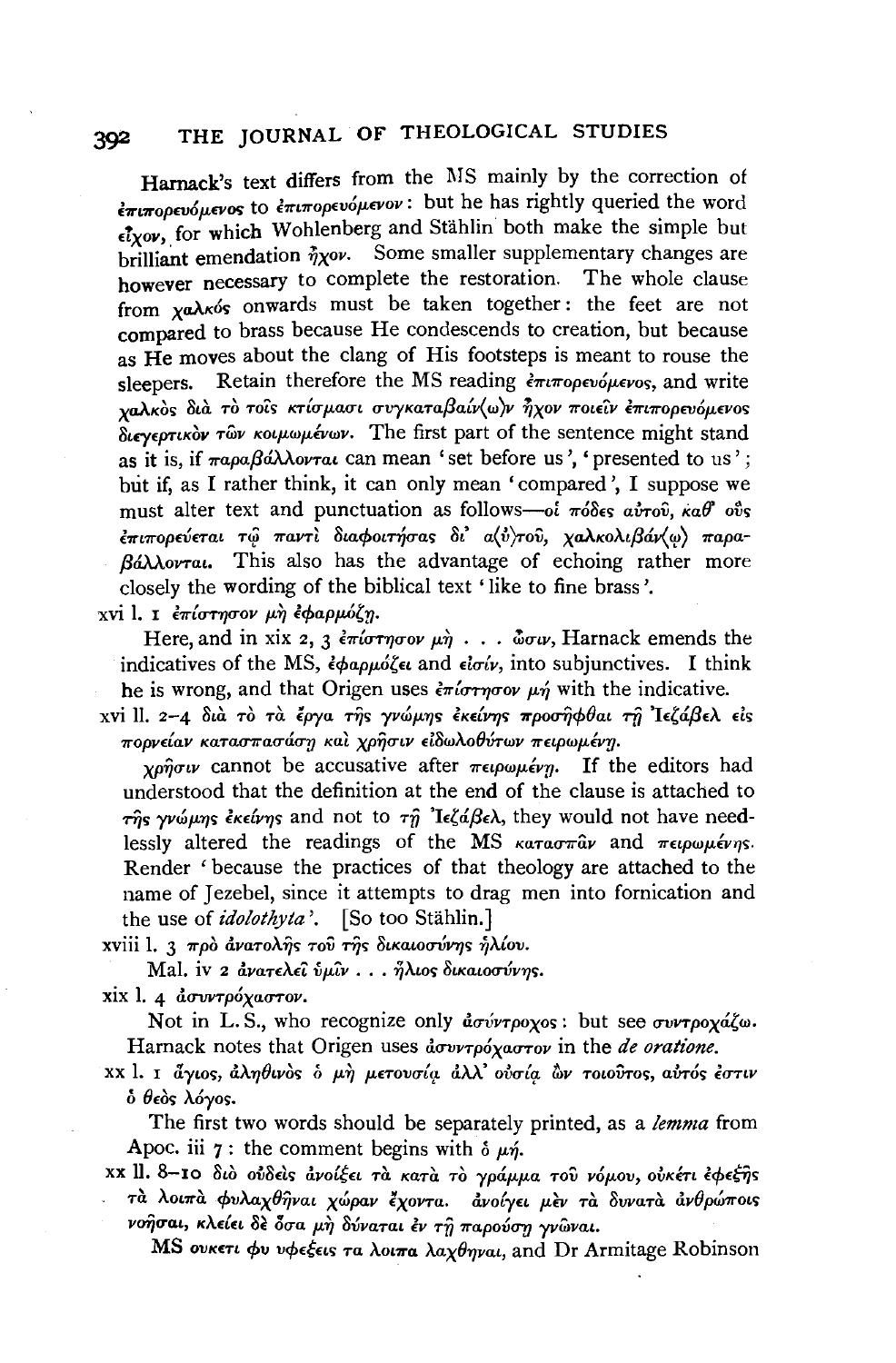pointed out (*J. T. S. Jan. p. 295*) that the words  $\dot{v}$   $\phi \dot{\epsilon} \xi \epsilon v s$   $\tau \dot{a}$   $\lambda \omega \pi \dot{a}$  have nothing to do with the text, which reads straightforwardly if they are omitted, 'the literal meaning of the Law has no longer any place for observance'.  $\dot{v}\phi\acute{\epsilon}\acute{\epsilon}\epsilon$  is perhaps a direction to the copyist, jotted down in the margin of the MS, and unintelligently incorporated as a gloss. Certainly the last line does not seem to be Origen's: the interpretation of 'opening' and 'shutting' is inconsistent with what precedes, and is rather suggestive of a more literal school of interpreta- $\eta$   $\pi a\rho o\hat{v}\sigma a$  reminds us of the Antiochene writers, and their tion. favourite contrast between  $\hat{n}$  *παρούσα κατάστασις* and  $\hat{n}$  μέλλουσα κατάστασις. But they did not accept the Apocalypse.

xxi II. 5-7 και επιμετεωρίζονται ούτοι εύσεβείας και αρετής πτεροίς. λέγεται περί αύτων κτλ.

Wohlenberg has done excellent service here, having seen that this is no biblical citation but an introduction by Origen to the citation from Job which follows: και επ $\langle \epsilon \rangle$ ι μετεωρίζονται ούτοι ευσεβείας και άρετῆς πτεροῖς, λέγεται περὶ αὐτῶν κτλ.

xxi ll. 11-12 έρχόμενος γάρ δι' ένεργειών άρετης πρός τον σωτήρα ούκ έκβάλλεται έξω.

Jo. vi 37 τον έρχόμενον πρός με ού μη εκβάλω έξω.

xxi l. 15 καταβάσα παρά θεού έκ του ούρανου.

Not from Apoc. xxi 2 (as Harnack) but simply from the verse on which the Scholiast is commenting, iii 12.

xxii ll. 1-4 δ πιστός και άληθινός δ σωτήρ υπάρχει ού δια το πίστεως και άληθείας μετέχειν, άλλὰ διὰ τὸ βέβαιον κατ' οὐσίαν εἶναι· ἀληθινὸς γὰρ δ αύτος έπ' αύτου δια το άλήθειαν και άληθινον είναι.

From  $\beta \epsilon \beta a \omega \nu$  onwards in this sentence exactly half the words are given by the editors in a form different from the MS, which reads  $\delta u$ το βεβαιος και ουσια ειναι αληθινος γαρ τον αυτον επ' αυτου το αληθεια και αληθινος ειναι. Both Stählin and Wohlenberg make their proposals for improvement: the former writes  $\delta u \hat{a}$  το βέβαιον και ουσίαν είναι· άληθ(ιν)ώς γαρ το αύτον έπ' αύτου το άλήθειαν και άληθινον είναι, the latter διά το βέβαιος και ουσία είναι άληθινος γαρ το αυτό επ' αυτού τω άλήθεια και άληθινος είναι. I am sure that Wohlenberg is right. against Harnack and Stählin in retaining the nominatives of the MS with  $\tau \delta$ ...  $\epsilon \mathbf{\hat{i}}$  val. I think too that  $\phi \mathbf{\hat{i}}$  a of the MS is right, comparing XX I ο μη μετουσία άλλ' ούσία ών τοιούτος. And lastly Wohlenberg's αληθινός γάρ το αύτο έπ' αύτου τω αλήθεια... είναι, 'for "True" is the same thing in his case with being "the Truth"', seems to give just the sense we want with the minimum of change in the wording of the MS. But I should propose to transfer the second  $\partial \lambda \eta \partial \nu \phi$  into the first part of the sentence, so that the whole would read  $\delta u \hat{a} + \delta \beta \hat{\epsilon} \beta \hat{a} \cos \kappa \hat{a} \hat{b}$ ούσία είναι άληθινός· (άληθινός) γαρ το αύτο έπ' αύτου τ(ω) άλήθεια είναι.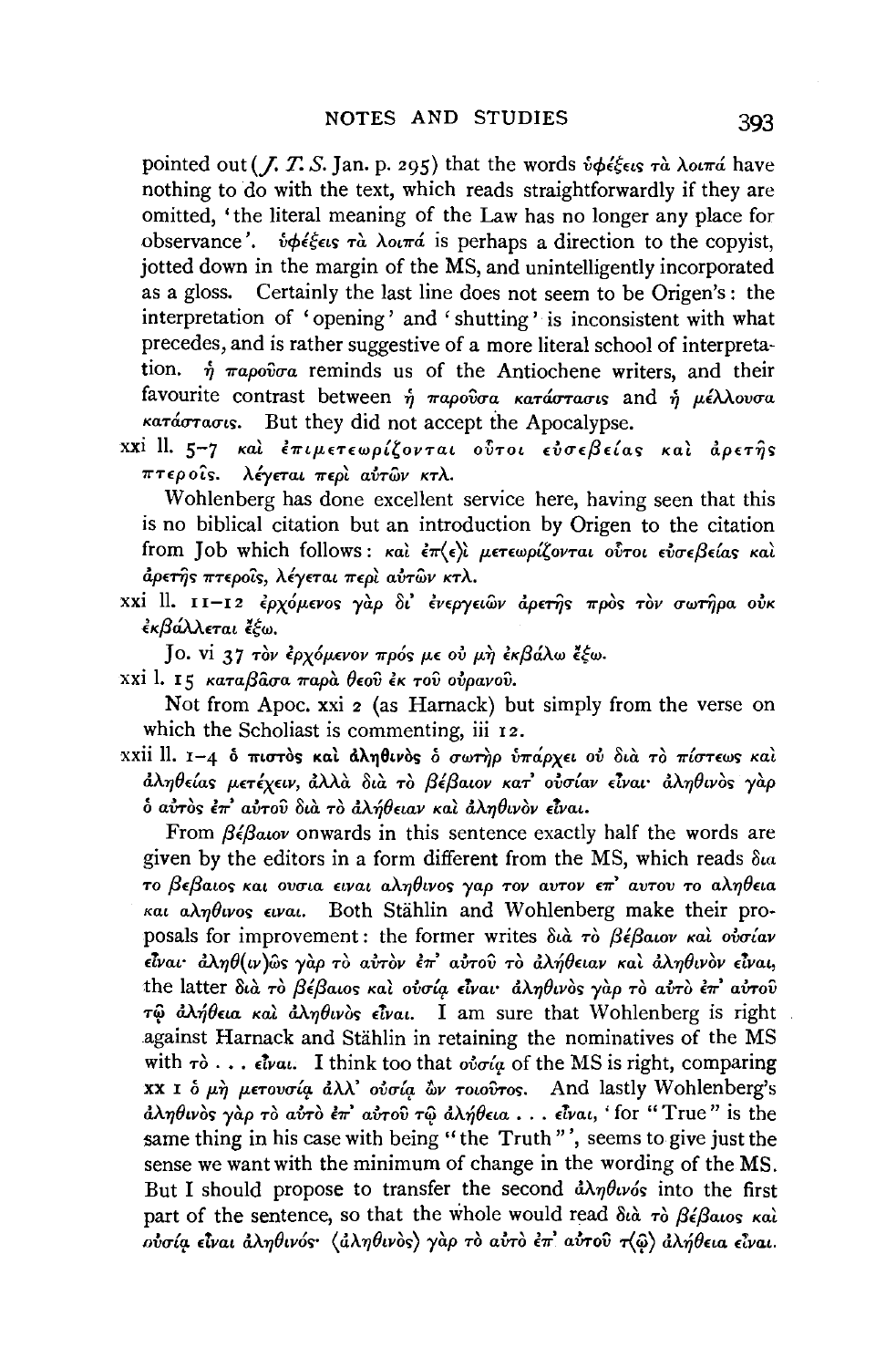xxii ll. 14-18 το αύτο δ' έστιν λέγειν· μέλλω σε εμέσαι, και τό· έγενήθητέ μοι είς πλησμονήν, οίονεί γαρ έπι πόλλ έξετε [?] έν εμοί δταν γάρ την περί τινος μνήμην αποκαλεί αφ' έαυτού ο κύριος, τον τοιούτον .<br>ήμεσεν, γενόμενον αύτώ είς πλησμονήν και δια την απάτης και κακίας παχύτητα μή χωρούντα έν έαυτώ.

For  $\epsilon \pi i \pi \omega \lambda \lambda^2$   $\epsilon \xi \epsilon \tau \epsilon$  -truly a counsel of despair-the MS gives  $\epsilon \pi \iota$  $\pi$ oλλεέεται, and the true reading suggested itself independently to Stählin, Wohlenberg, and myself,  $\epsilon \pi \iota \pi$ oλάζετε 'you remain undigested', literally 'you keep on the surface of the stomach'.  $\frac{\partial \pi}{\partial x}$   $\frac{\partial \pi}{\partial x}$ : the word means 'to stigmatize' (as in the next scholion, l. 6  $\delta \delta \eta$  kal  $\kappa v B \hat{i} a v \hat{a} \pi \epsilon \kappa \hat{a} \lambda \epsilon \sigma \epsilon v \hat{o} \hat{a} \pi \hat{o} \sigma \tau \hat{o} \lambda \hat{o} s$  and is out of place here, as Stählin too has seen. His suggestion is  $\partial \pi$ o $\lambda \in \hat{\mathfrak{c}}$ , comparing Sap. iv 19  $\hat{\eta}$   $\mu\nu \hat{\eta} \mu \eta$ αυτών άπολείται: what had occurred to me is rather  $\frac{d}{dx} \sigma(\beta)$ αλεί or  $\frac{\partial \pi}{\partial \phi}$ αλ(η). For δια την απάτης και κακίας παχύτητα the MS has δια  $\tau_{\gamma}$   $\dot{\alpha}$   $\tau_{\gamma}$   $\dot{\alpha}$   $\tau_{\gamma}$   $\dot{\alpha}$   $\dot{\alpha}$   $\dot{\alpha}$   $\dot{\alpha}$   $\dot{\alpha}$   $\tau_{\gamma}$   $\dot{\alpha}$  are  $\dot{\alpha}$  from which Wohlenberg has rightly restored διά την  $d\pi(\delta)$  της κακίας παχύτητα.

xxiii ll. 4, 5 την δε μεσότητα την άπρακτον έχοντος και το χλιαρόν, όπερ δηλοΐ την ποὸς πάντα δαδίαν μετάκλησιν.

An admirably simple and satisfactory emendation, μετάκλισιν, comes from Wohlenberg.

xxiv b. At the foot of the page Harnack prints the following, which in the MS follows Schol. xxiv, and which he regards as an impassioned address to Origen by an admiring reader:  $\Omega$  σου πάντως άκούειν έστιν έπιστημονικά λέγοντος [cod λέγων] ως [cod ή] μόνου του κατά την έπιστήμην ήνθισμένου [cod ήθησμένου]· ούτω σου πάντως έστιν ακούειν του πνεύματος ως [cod η] μόνου του πνευματικον [cod πνευματικού] έχοντος [cod έχωντος] ώτιον προστεθειμένον αύτω [?] θεόθεν κατά το λεγθέν· προσέθηκέ μοι ώτίον του ακούειν [Is. 1 5] το γαρ της αισθήσεως της άκουστικης όργανον και τα άλογα έχουσι, μόνων [cod μόνον] των κατά το πνεύμα σοφών έχόντων το της συνέσεως ώτίον, περί ού δ σωτήρ πληθυντικώς είπεν· ο έχων ώτα ακούειν ακουέτω [Matt. xi 15l.

Robinson, Wohlenberg, and Stählin have each seen that we have here simply another scholion of Origen. On iii 22, o exav outs ακουσάτω τί το πνεύμα λέγει ταΐς έκκλησίαις, he writes according to their restored text ως ού παντός άκούειν έστιν επιστημονικών λόγων [επιστημονικά λέγοντος Stählin] ή μόνου του κατά την επιστήμην είθισμένου· οὖτως οὐ παντός ἐστιν ἀκούειν τοῦ πνεύματος ἢ μόνου τοῦ πνευματικού κτλ. For επιστημονικά λέγων of the MS I venture to suggest έπιστημονικά λεγ(όντ)ων.

xxv ll. 6-11 διό όταν λέγη θύραν ήνεωχθαι έν τω ούρανω, την κατά σαφήνειαν διαίρεσιν τῶν νοητῶν ἐκλαμβάνωμεν, καὶ μάλιστα δταν ἀναβαίνων τις έκει των άγίων λέγη τας πιστώσεις, πιστώσεις δε έκ του μη γεγράφθαι.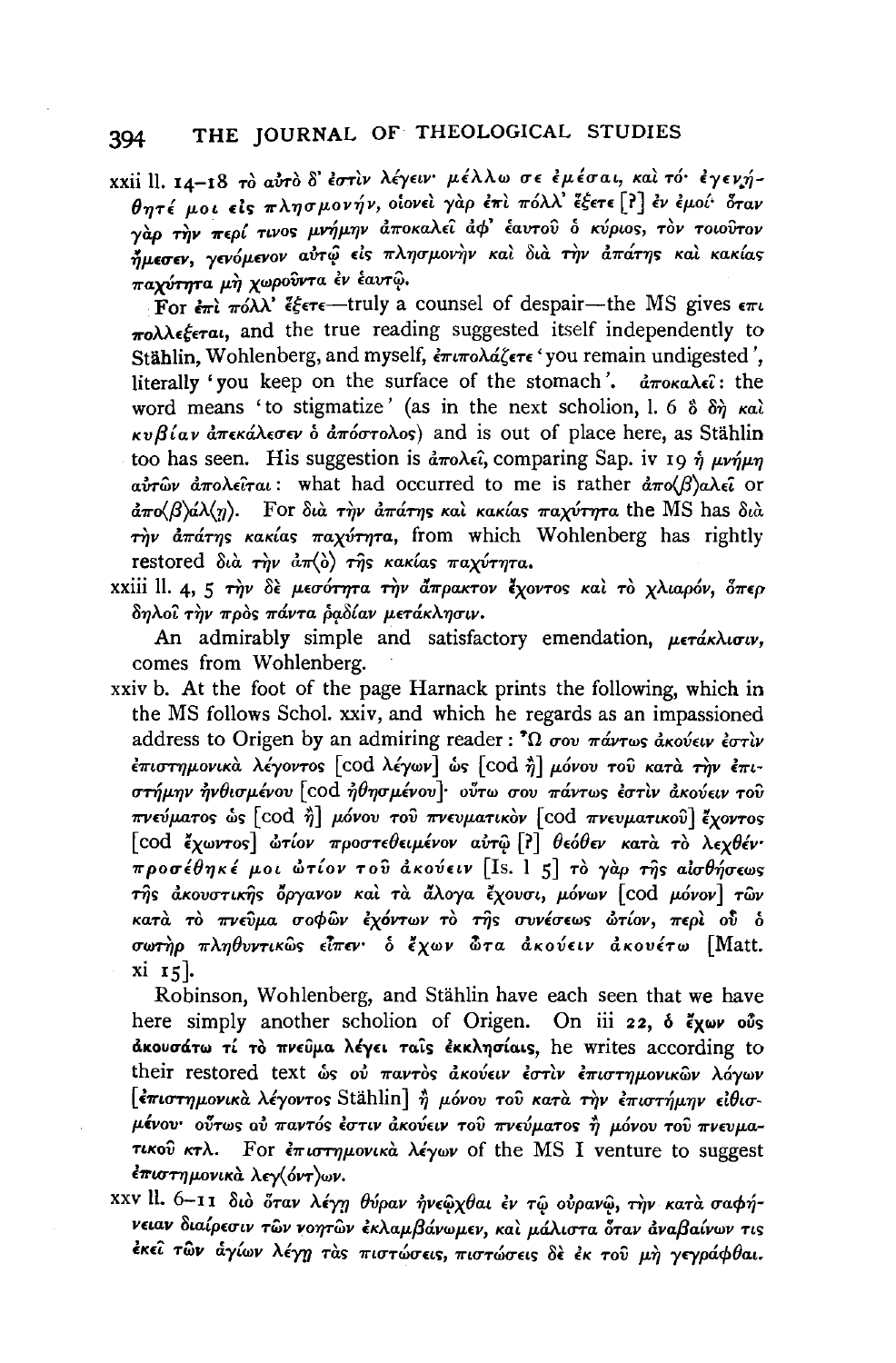ώς έτερόν τινα ανάλαβε τον Ιωάννην ὥσπερ τον Ηλίαν· αυτός γαρ προσετάνη ξκουσίω δομή ἀναβῆναι.

The MS has in 1. 8  $\frac{\partial \alpha}{\partial y} = \frac{\partial \alpha}{\partial x}$  for  $\frac{\partial \alpha}{\partial y} = \frac{\partial \alpha}{\partial y}$  in 1. 9  $\lambda \leq \gamma \epsilon$  for  $\lambda \leq \gamma \eta$ , and πιστώσει δέ for πιστώσεις δέ; in l, το έτερός τι άνέλαβε for έτερόν  $\tau$ *iva dvá* $\lambda$ a $\beta$ **c.** Stählin and Wohlenberg have of course seen that the full stop at  $\gamma \epsilon \gamma \omega \omega \omega \theta \alpha \omega$  must disappear and  $\frac{\partial \psi}{\partial \alpha} \beta \epsilon$  of the MS return into the text: 'Scripture does not say that John was taken up, like Elijah, by some force or being ( $\epsilon_{\text{TE000S}}$   $\tau_{\text{US}}$  Stählin,  $\epsilon_{\text{TE00V}}$   $\tau_{\text{U}}$  Wohlenberg) external to himself; he was bidden to go up of his own motion' -from which it follows (as Stählin points out) that the 'heaven' must be understood allegorically. But the difficulties of the passage do not end there. I do not feel that  $\lambda \epsilon \gamma \eta$  ràs πιστώσεις πιστώσεις δέ can be right, though Harnack has found a parallel to the very rare word  $\pi$ *i* $\sigma$ *r* $\omega$  $\sigma$ *is* in Orig. *de exhortatione martyrii* 26 ai  $\delta$ *i*  $\delta$ *ok* $\omega$ *v*  $\pi\mu\sigma\tau\omega\sigma\epsilon\epsilon s$ , and the verb  $\pi\mu\sigma\tau\omega\tau\alpha\iota$  occurs in Schol, xxix 16. Whether the editorial note  $\pi \omega \tau \omega \sigma \epsilon \ell$  of is meant to imply that the MS gives πιστώσει instead of the double πιστώσεις or only of the second  $\pi i \sigma \tau \omega \sigma \epsilon \epsilon s$  of the text, I cannot say. But in any case for  $\delta \tau \omega \tau \omega$ βαίνων τις έκει των άγίων λέγη τάς (MS αναβαίνειν and λέγει) I am much tempted to read όταν αναβαίνειν τις έκει των άγίων λέγηται: "heaven" in Scripture commonly means "the nature of things immaterial", so when it says "a door was opened in heaven" we take it to mean "the clear insight into supramundane things", more especially if any of the Saints is said actually to "ascend thither".' For confusion between  $\iota$  and  $\varsigma$  compare above vi 16, ix 3, and Dr Robinson's note on ix 10. The phrase takes up of course the  $\lambda$ έγων 'Ανάβα ώδε of Apoc, iv 1. For πιστώσεις or πιστώσει the sense might be best satisfied by  $\pi \omega \theta \acute{\epsilon}$  referring back to  $\ddot{\epsilon} \kappa \lambda \alpha \mu \beta \acute{\alpha} \nu \omega \mu \epsilon \nu$ (εκλαμβάνομεν): but I do not propose so violent a change, and though the transition to the second person singular is a little awkward. I think the MS reading  $\pi\omega\tau\omega\sigma\epsilon\mu$ , as second person singular of the future middle, may really quite well stand.

xxv ll. 13-15 σημαίνει δε το ούτω λεχθεν την της εννοήσεως μεγαλοφωνίαν μετά σαφηνείας γενομένης πρός αύτόν.

This makes good enough sense no doubt; but it departs a little widely from the MS tradition  $\tau\omega$  ovr $\omega$  λεχθεν την εννοησιν μεγαλο- $\phi$ www. And as the run of the sentence seems perhaps to suggest that the seer is still the subject, perhaps we should do better to read σημαίνει δε τώ ούτω λεχθέντ(ι) ην εν(ε)νόησ(ε)ν μεγαλοφωνίαν.

xxvi l. 1 ού τούτο τὸ ὂν κτίζεται ἀλλὰ τὸ κτιζόμενόν έστι.

I do not know how the editors would translate this sentence, and it does not seem worth while to depart from the MS except to make a translateable text. The MS gives not  $\tau$  o  $\partial \tau$  or  $\partial \nu$  but  $\tau \partial \tau$  or  $\partial \nu$ : and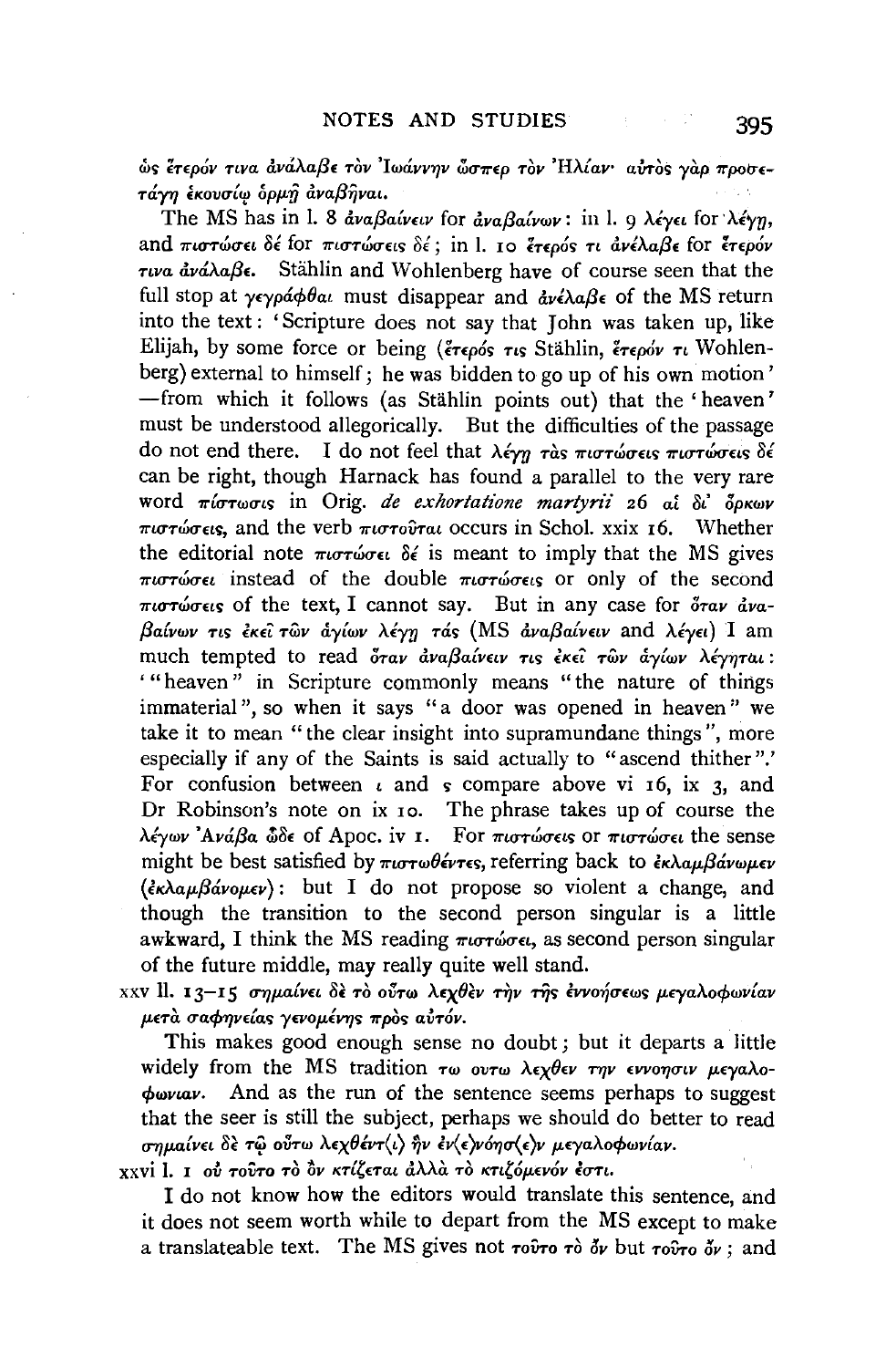### THE IOURNAL OF THEOLOGICAL STUDIES 396

if, by a very small change, we read ού που το δν κτίζεται άλλα το KTILOUEVOU COTI. We at least get something we can construe. Origen is commenting on the phrase ήσαν και εκτίσθησαν, and begins by pointing out the difficulty of the order of the two verbs. 'We should not I suppose naturally say that that which is is created, but con versely that that which is created is.'

xxvill. 2-4 αύτος γάρ είπεν φησιν και εγεννήθησαν, αύτος ένετείλατο και εκτίσθησαν.

Wohlenberg points out that this should be printed  $a\dot{v}\tau\dot{\phi}s$   $\gamma\dot{a}\rho$  $\epsilon \overline{\iota} \pi \epsilon \nu$ , φησίν, και έγεννήθησαν κτλ. 'He spake, says Scripture, and they were made.'

xxvi II. 4-5 κτίζεται γάρ τις έπι έργοις άγαθοΐς, προ τούτου ών θεού  $\pi$ oínua.

The whole point of the reference to Eph. ii 10 is that both words ποιέω and κτίζω occur there in conjunction; αύτου γάρ έσμεν ποίημα κτισθέντες κτλ. Consequently πρίημα at least ought also to be spaced. xxvi II. 5. 6 και ούκ αύτος ούτος ο πατηρ εκτίσατό σε και εποίησέν σε και έπλασέν σε.

Reference to L.S. shewed that  $\frac{2}{\epsilon}$ xioaro could not have anything to do with  $\kappa\tau\tilde{u}\omega$ , so it was clear that we must read  $\tilde{\epsilon}\kappa\tau\tilde{n}\sigma\sigma\tau$ . Robinson saw that the sentence must be interrogative, thus cutting the ground from under Harnack's deduction that 'God is not Himself the Creator and Former'. But we owe to Wohlenberg the clearing up of the whole difficulty by identifying the sentence as a quotation from Deut. xxxii 6 : as however the word  $\kappa\tau\tilde{\iota}\epsilon\iota\nu$  is wanted somewhere otherwise the citation would not bear on the  $\frac{1}{2}a\alpha v \kappa a\lambda \epsilon \kappa \tau (\sigma \theta \eta \sigma a \nu$ and as Origen does actually cite the verse in his de oratione in the form εκτήσατό σε και εποίησε σε και έκτισε σε, he suggests, with great probability, that we ought to read the verse here with  $\epsilon_{\text{NTUDE}}$  instead of  $\epsilon \pi \lambda a \sigma \epsilon$ .  $\epsilon \pi \lambda a \sigma \epsilon \nu$  in fact is not read by any of the main authorities of the LXX text ad loc.: AF give  $\epsilon_{\kappa \tau \omega \epsilon \nu}$ , B omits the third verb altogether.

xxvii 11. 1-3 λέξει τις περί του βιβλίου τούτου, ώς είη ο πάς λόγος της προνοίας, καθ' ὃν ή κρίσις θεού επάγεται τοίς ανθρώποις, ήδέα τε και αηδή.

The MS omits  $\hat{\eta}$ , and for the editors'  $\hat{\eta}$ ota  $\tau \epsilon$  και από διαδή has πδεατε- $\kappa \alpha$ unon. I do not know how it is proposed to construe the printed text. I keep close to the MS and read  $\kappa a\theta$  ov  $\kappa \rho i \sigma i s$  θεού έπάγεται τοίς ανθρώποις ήδε άτε και ήδη, 'according to which judgement from God upon men is being brought of this sort (i.e. of the sort described in the fifth chapter) because it is being brought now'; because the processes of Divine judgement are at work already, they are at work in this present world, in war, famine, and pestilence. xxvii 1. 7 συσφίγγεται τὸ βιβλίον.